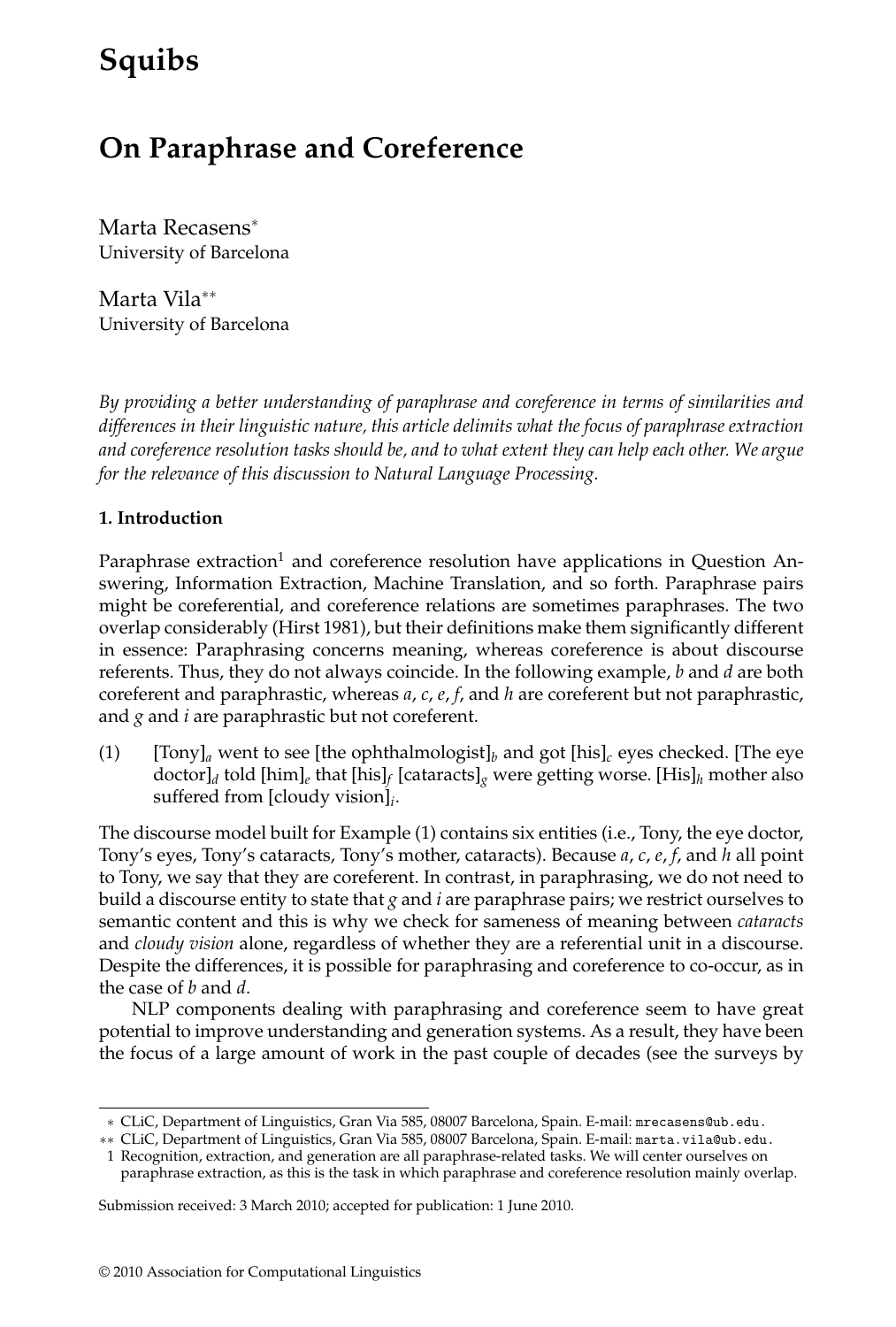Androutsopoulos and Malakasiotis [2010], Madnani and Dorr [2010], Ng [2010], and Poesio and Versley [2009]). Before computational linguistics, coreference had not been studied on its own from a purely linguistic perspective but was indirectly mentioned in the study of pronouns. Although there have been some linguistic works that consider paraphrasing, they do not fully respond to the needs of paraphrasing from a computational perspective.

This article discusses the similarities between paraphrase and coreference in order to point out the distinguishing factors that make paraphrase extraction and coreference resolution two separate yet related tasks. This is illustrated with examples extracted/adapted from different sources (Dras 1999; Doddington et al. 2004; Dolan, Brockett, and Quirk 2005; Recasens and Martí 2010; Vila et al. 2010) and our own. Apart from providing a better understanding of these tasks, we point out ways in which they can mutually benefit, which can shed light on future research.

# **2. Converging and Diverging Points**

This section explores the overlapping relationship between paraphrase and coreference, highlighting the most relevant aspects that they have in common as well as those that distinguish them. They are both sameness relations (Section 2.2), but one is between meanings and the other between referents (Section 2.1). In terms of linguistic units, coreference is mainly restricted to noun phrases (NPs), whereas paraphrasing goes beyond and includes word-, phrase- and sentence-level expressions (Section 2.3). One final diverging point is the role they (might) play in discourse (Section 2.4).

# **2.1 Meaning and Reference**

The two dimensions that are the focus of paraphrasing and coreference are meaning and reference, respectively. Traditionally, paraphrase is defined as the relation between two expressions that have the same *meaning* (i.e., they evoke the same mental concept), whereas coreference is defined as the relation between two expressions that have the same *referent* in the discourse (i.e., they point to the same entity). We follow Karttunen (1976) and talk of "discourse referents" instead of "real-world referents."

In Table 1, the italicized pairs in cells  $(1,1)$  and  $(2,1)$  are both paraphrastic but they only corefer in (1,1). We cannot decide on (non-)coreference in (2,1) as we need a discourse to first assign a referent. In contrast, we can make paraphrasing judgments

| Table 1<br>Paraphrase-coreference matrix. |                                                                                                                                  |                                                                                               |  |
|-------------------------------------------|----------------------------------------------------------------------------------------------------------------------------------|-----------------------------------------------------------------------------------------------|--|
|                                           |                                                                                                                                  | Paraphrase                                                                                    |  |
|                                           |                                                                                                                                  |                                                                                               |  |
| Coreference                               | (1,1)<br>$\checkmark$<br>Tony went to see the<br>ophthalmologist and got his<br>eyes checked. The eye doctor<br>told $him \dots$ | (1,2)<br>Tony went to see the<br>ophthalmologist and got<br>his eyes checked.                 |  |
|                                           | $\chi$ (2,1)<br>ophthalmologist<br>eye doctor                                                                                    | (2,2)<br>His cataracts were getting<br>worse. His mother also<br>suffered from cloudy vision. |  |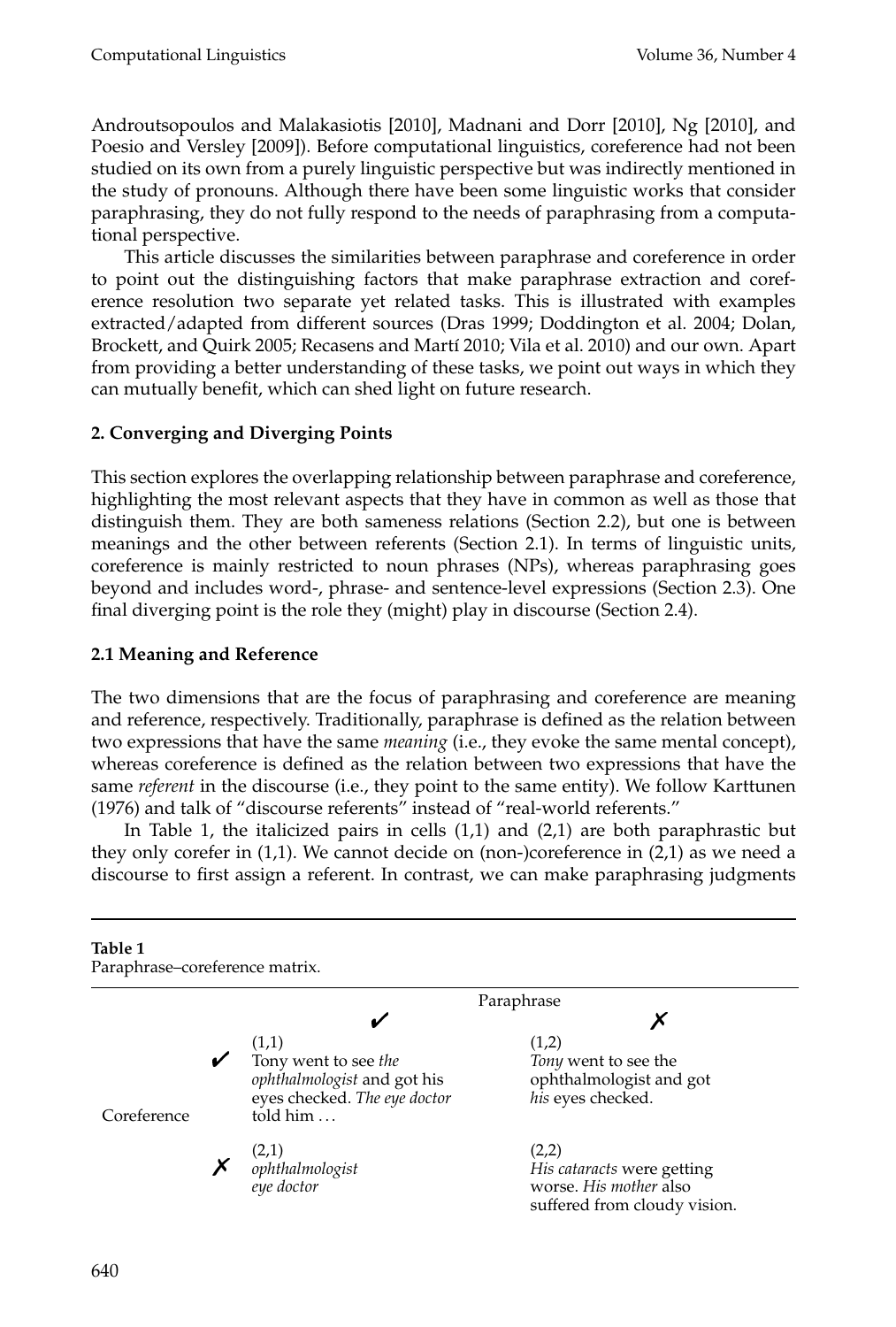without taking discourse into consideration. Pairs like the one in cell  $(1,2)$  are only coreferent but not paraphrases because the proper noun *Tony* and the pronoun *his* have reference but no meaning. Lastly, neither phenomenon is observed in cell (2,2).

### **2.2 Sameness**

Paraphrasing and coreference are usually defined as sameness relations: Two expressions that have the *same meaning* are paraphrastic, and two expressions that refer to the *same entity* in a discourse are coreferent. The concept of *sameness* is usually taken for granted and left unexplained, but establishing sameness is not straightforward. A strict interpretation of the concept makes sameness relations only possible in logic and mathematics, whereas a sloppy interpretation makes the definition too vague. In paraphrasing, if the loss of *at the city* in Example (2b) is not considered to be relevant, Examples (2a) and (2b) are paraphrases; but if it is considered to be relevant, then they are not. It depends on where we draw the boundaries of what is accepted as the "same" meaning.

- (2) a. The waterlogged conditions that ruled out play yesterday still prevailed *at the city* this morning.
	- b. The waterlogged conditions that ruled out play yesterday still prevailed this morning.
- (3) On homecoming night *Postville* feels like Hometown, USA . . . For those who prefer *the old Postville*, Mayor John Hyman has a simple answer.

Similarly, with respect to coreference (3), whether *Postville* and *the old Postville* in Example 3 are or are not the same entity depends on the granularity of the discourse. On a sloppy reading, one can assume that because Postville refers to the same spatial coordinates, it is the same town. On a strict reading, in contrast, drawing a distinction between the town as it was at two different moments in time results in two different entities: the old Postville versus the present-day Postville. They are not the same in that features have changed from the former to the latter.

The concept of sameness in paraphrasing has been questioned on many occasions. If we understood "same meaning" in the strictest sense, a large number of paraphrases would be ruled out. Thus, some authors argue for a looser definition of paraphrasing. Bhagat (2009), for instance, talks about "quasi-paraphrases" as "sentences or phrases that convey approximately the same meaning." Milićević (2007) draws a distinction between "exact" and "approximate" paraphrases. Finally, Fuchs (1994) prefers to use the notion of "equivalence" to "identity" on the grounds that the former allows for the existence of some semantic differences between the paraphrase pairs. The concept of identity in coreference, however, has hardly been questioned, as prototypical examples appear to be straightforward (e.g., *Barack Obama* and *Obama* and *he*). Only recently have Recasens, Hovy, and Martí (2010) pointed out the need for talking about "near-identity" relations in order to account for cases such as Example (3), proposing a typology of such relations.

# **2.3 Linguistic Units**

Another axis of comparison between paraphrase and coreference concerns the types of linguistic units involved in each relation. Paraphrase can hold between different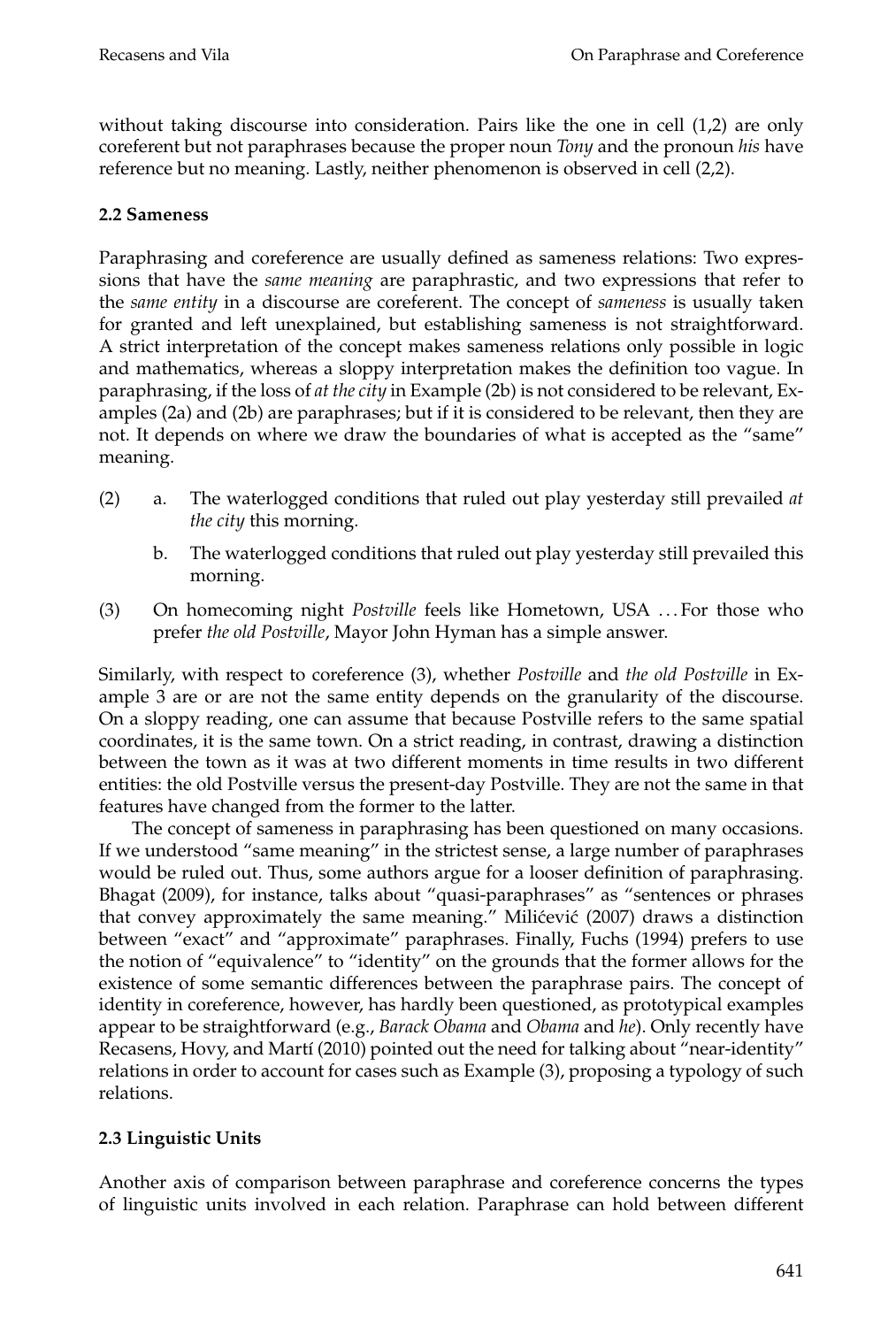linguistic units, from morphemes to full texts, although the most attention has been paid to word-level paraphrase (*kid* and *child* in Example (4)), phrase-level paraphrase (*cried* and *burst into tears* in Example (4)), and sentence-level paraphrase (the two sentences in Example (4)).

- (4) a. The kid cried.
	- b. The child burst into tears.

In contrast, coreference is more restricted in that the majority of relations occur at the phrasal level, especially between NPs. This explains why this has been the largest focus so far, although prepositional and adverbial phrases are also possible yet less frequent, as well as clauses or sentences. Coreference relations occur indistinctively between pronouns, proper nouns, and full NPs that are *referential*, namely, that have discourse referents. For this reason, pleonastic pronouns, nominal predicates, and appositives cannot enter into coreference relations. The first do not refer to any entity but are syntactically required; the last two express properties of an entity rather than introduce a new one. But this is an issue ignored by the corpora annotated for the MUC and ACE programs (Hirschman and Chinchor 1997; Doddington et al. 2004), hence the criticism by van Deemter and Kibble (2000).

In the case of paraphrasing, it is linguistic expressions that lack meaning (i.e., pronouns and proper nouns) that should not be treated as members of a paraphrase pair on their own (Example (5a)) because paraphrase is only possible between meaningful units. This issue, however, takes on another dimension when seen at the sentence level. The sentences in Example (5b) can be said to be paraphrases because they themselves contain the antecedent of the pronouns *I* and *he*.

- $(5)$  a.  $(i)$  A. Jiménez
	- (ii) I
	- b. (i) The Atlético de Madrid goalkeeper, A. Jiménez, yesterday realized one of his dreams by defeating Barcelona: "Ihad never beaten Barcelona."
		- (ii) The Atlético de Madrid goalkeeper, A. Jiménez, yesterday realized one of his dreams by defeating Barcelona, and said that he had never beaten Barcelona.

In Example (5b), *A. Jim´enez* and *I*/*he* continue not being paraphrastic. Polysemic, underspecified, and metaphoric words show a slightly different behavior. It is not possible to establish paraphrase between them when they are deprived of context (Callison-Burch 2007, Chapter 4). In Example (6a), *police officers* could be patrol police officers, and *investigators* could be university researchers. However, once they are embedded in a disambiguating context that fills them semantically, as in Example (6b), then paraphrase can be established between *police officers* and *investigators*.

- (6) a. (i) Police officers
	- (ii) Investigators
	- b. (i) *Police officers* searched 11 stores in Barcelona.
		- (ii) The *investigators* conducted numerous interviews with the victim.

As a final remark, and in accordance with the approach by Fuchs (1994), we consider Example (7)–like paraphrases that Fujita (2005) and Milićević (2007) call, respectively,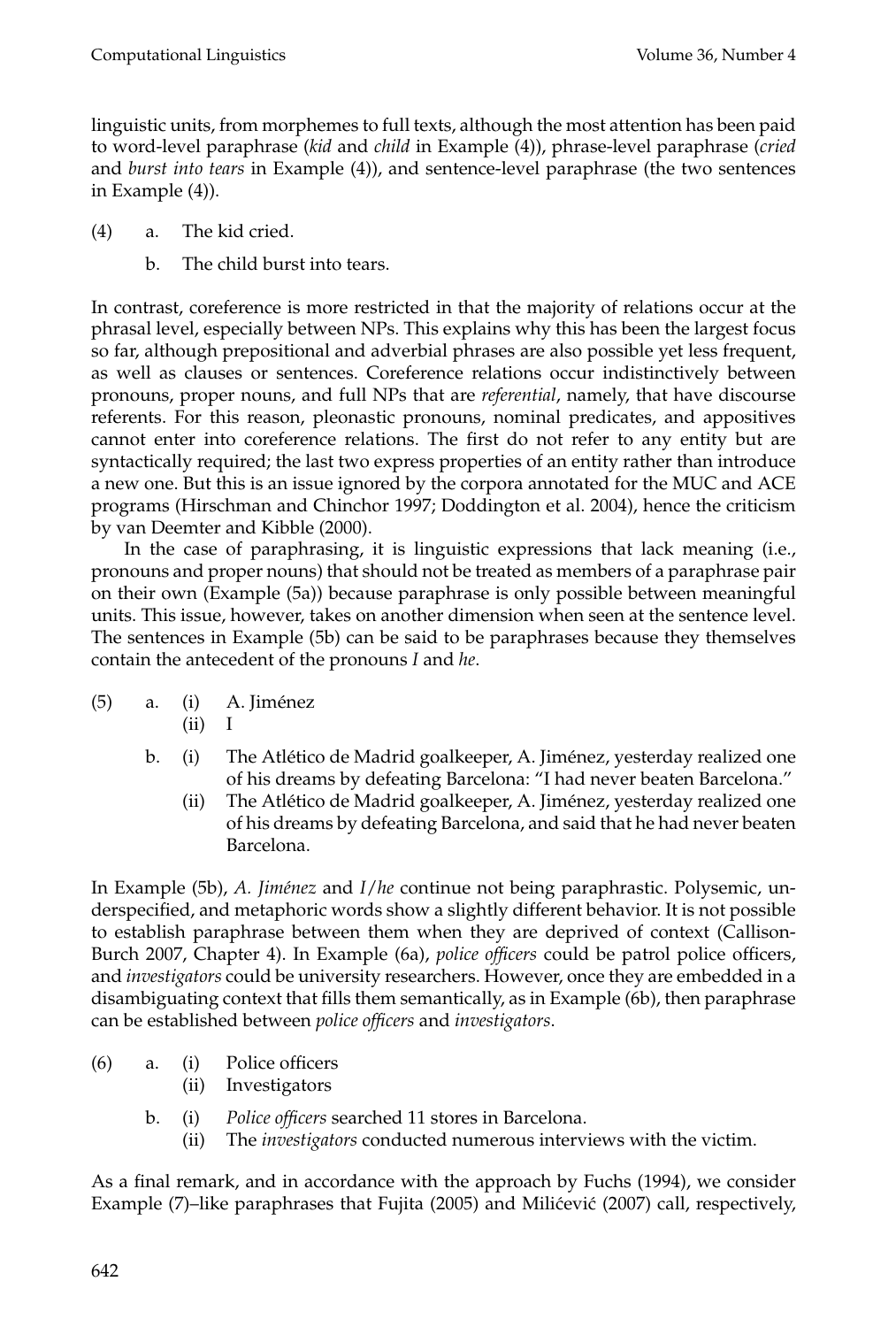"referential" and "cognitive" to be best treated as coreference rather than paraphrase, because they only rely on referential identity in a discourse.

- (7) a. They got married *last year*.
	- b. They got married *in 2004*.

#### **2.4 Discourse Function**

A further difference between paraphrasing and coreference concerns their degree of dependency on discourse. Given that coreference establishes sameness relations between the entities that populate a discourse (i.e., discourse referents), it is a linguistic phenomenon whose dependency on discourse is much stronger than paraphrasing. Thus, the latter can be approached from a discursive or a non-discursive perspective, which in turn allows for a distinction between reformulative paraphrasing (Example (8)) and non-reformulative paraphrasing (Example (9)).

- (8) Speaker 1: Then they also diagnosed *a hemolytic–uremic syndrome*. Speaker 2: What's that? Speaker 1: *Renal insufficiency, in the kidneys*.
- (9) a. X wrote Y.
	- b. X is the author of Y.

Reformulative paraphrasing occurs in a reformulation context when a rewording of a previously expressed content is added for discursive reasons, such as emphasis, correction, or clarification. Non-reformulative paraphrasing does not consider the role that paraphrasing plays in discourse. Reformulative paraphrase pairs have to be extracted from a single piece of discourse; non-reformulative paraphrase pairs can be extracted—each member of the pair on its own—from different discourse pieces. The reformulation in the third utterance in Example (8) gives an explanation in a language less technical than that in the first utterance; whereas Examples (9a) and (9b) are simply two alternative ways of expressing an authorship relation.

The strong discourse dependency of coreference explains the major role it plays in terms of cohesion. Being such a cohesive device, it follows that intra-document coreference, which takes place within a single discourse unit (or across a collection of documents linked by topic), is the most primary. Cross-document coreference, on the other hand, constitutes a task on its own in NLP but falls beyond the scope of linguistic coreference due to the lack of a common universe of discourse. The assumption behind cross-document coreference is that there is an underlying global discourse that enables various documents to be treated as a single macro-document.

Despite the differences, the discourse function of reformulative paraphrasing brings it close to coreference in the sense that they both contribute to the cohesion and development of discourse.

## **3. Mutual Benefits**

Both paraphrase extraction and coreference resolution are complex tasks far from being solved at present, and we believe that there could be improvements in performance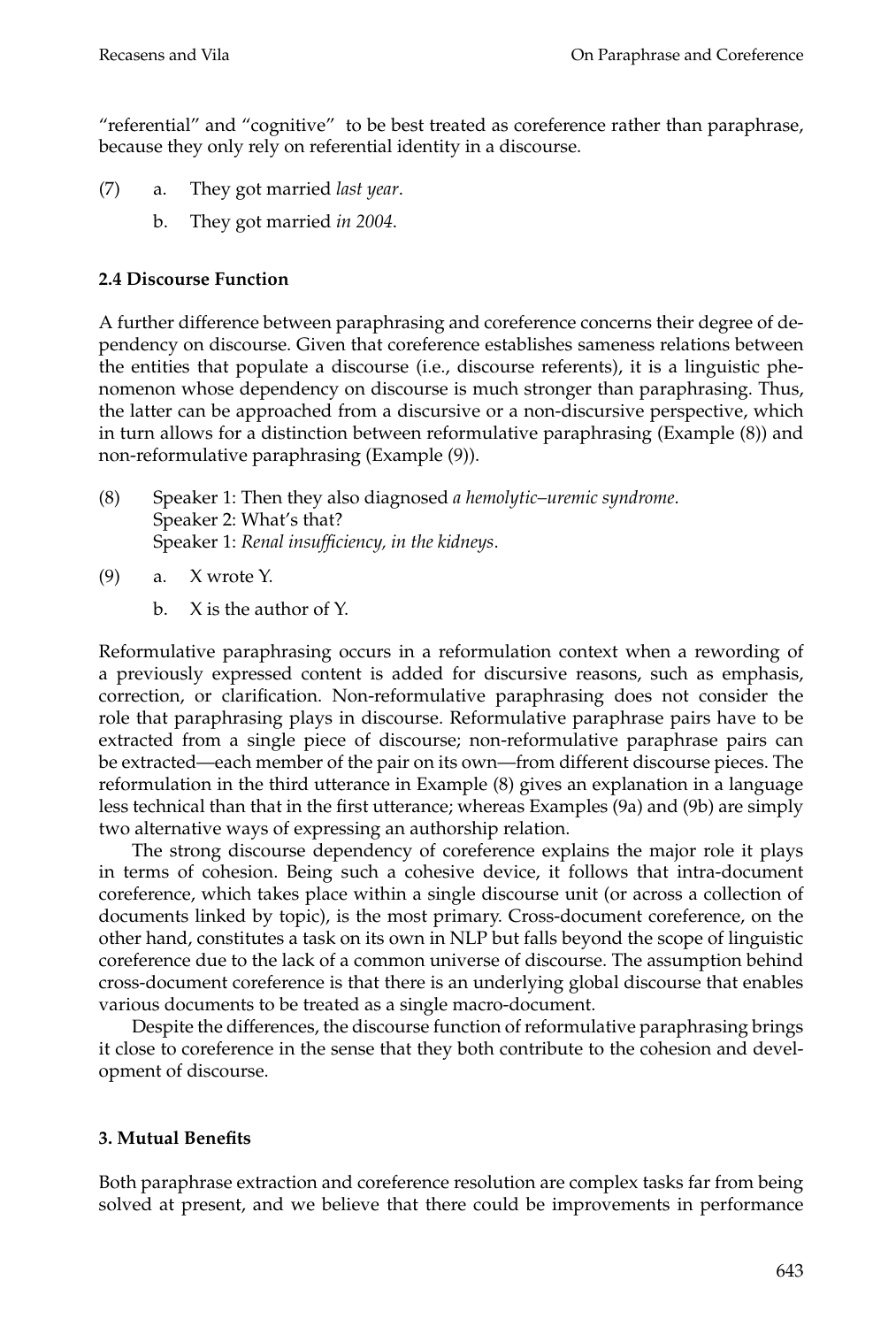if researchers on each side paid attention to the others. The similarities (i.e., relations of sameness, relations between NPs) allow for mutual collaboration, whereas the differences (i.e., focus on either meaning or reference) allow for resorting to either paraphrase or coreference to solve the other. In general, the greatest benefits come for cases in which either paraphrase or coreference are especially difficult to detect automatically. More specifically, we see direct mutual benefits when both phenomena occur either in the same expression or in neighboring expressions.

For pairs of linguistic expressions that show both relations, we can hypothesize paraphrasing relationships between NPs for which coreference is easier to detect. For instance, coreference between the two NPs in Example (10) is very likely given that they have the same head, head match being one of the most successful features in coreference resolution (Haghighi and Klein 2009). In contrast, deciding on paraphrase would be hard due to the difficulty of matching the modifiers of the two NPs.

- (10) a. The director of a multinational with huge profits.
	- b. The director of a solvent company with headquarters in many countries.

In the opposite direction, we can hypothesize coreference links between NPs for which paraphrasing can be recognized with considerable ease (Example (11)). Light elements (e.g., *fact*), for instance, are normally taken into account in paraphrasing—but not in coreference resolution—as their addition or deletion does not involve a significant change in meaning.

- (11) a. The creation of a company.
	- b. The fact of creating a company.

By neighboring expressions, we mean two parallel structures each containing a coreferent mention of the same entity next to a member of the same paraphrase pair. Note that the coreferent expressions in the following examples are printed in *italics* and the paraphrase units are printed in **bold**. If a resolution module identifies the coreferent pairs in Example (12), then these can function as two anchor points, *X* and *Y*, to infer that the text between them is paraphrastic: *X complained today before Y*, and *X is formulating the corresponding complaint to Y*.

- (12) a. *Argentina<sub>X</sub>* **complained today before** *the British Government*<sub>Y</sub> about the violation of the air space of this South American country.
	- b. *This Chancellorship<sub>X</sub>* is formulating the corresponding complaint to *the British Government*  $_Y$  for this violation of the Argentinian air space.

Some authors have already used coreference resolution in their paraphrasing systems in a similar way to the examples herein. Shinyama and Sekine (2003) benefit from the fact that a single event can be reported in more than one newspaper article in different ways, keeping certain kinds of NPs such as names, dates, and numbers unchanged. Thus, these can behave as anchor points for paraphrase extraction. Their system uses coreference resolution to find anchors which refer to the same entity.

Conversely, knowing that a stretch of text next to an NP paraphrases another stretch of text next to another NP helps to identify a coreference link between the two NPs, as shown by Example (13), where two diction verbs are easily detected as a paraphrase and thus their subjects can be hypothesized to corefer. If the paraphrase system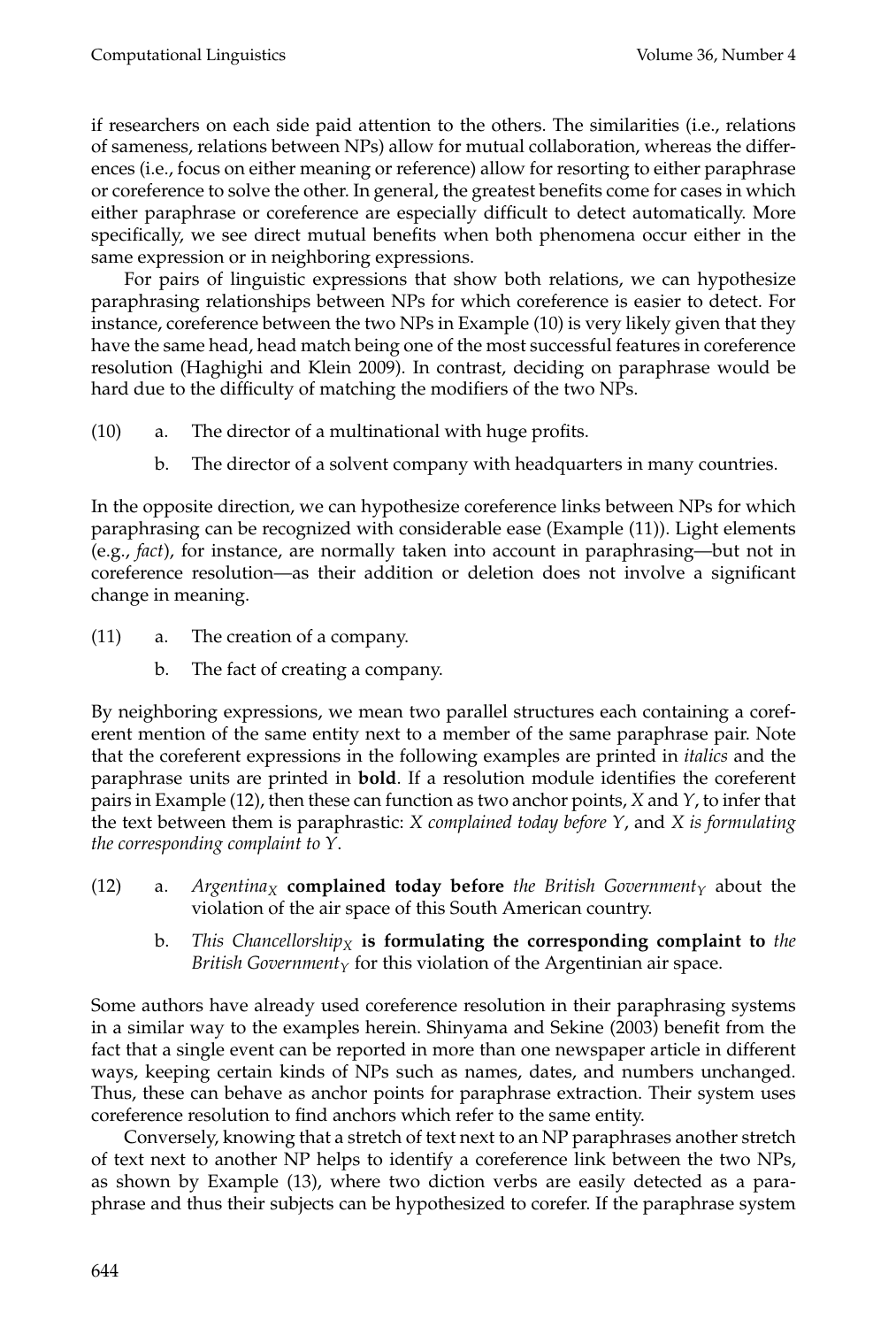identifies the mapping between the indirect speech in Example (13a) and the direct speech in Example (13b), the coreference relation between the subjects is corroborated. Another difficult coreference link that can be detected with the help of paraphrasing is Example (14): If the predicates are recognized as paraphrases, then the subjects are likely to corefer.

- (13) a. *The trainer of the Cuban athlete Sotomayor* **said** that the world record holder is in a fit state to win the Games in Sydney.
	- b. "The record holder is in a fit state to win the Olympic Games," **explained** *De la Torre*.
- (14) a. *Police officers* **searched 11 stores in Barcelona**.
	- b. *The investigators* **carried out 11 searches in stores in the center of Barcelona**.

Taking this idea one step further, new coreference resolution strategies can be developed with the aid of shallow paraphrasing techniques. A two-step process for coreference resolution might consist of hypothesizing first sentence-level paraphrases via *n*-gram or named-entity overlapping, aligning phrases that are (possible) paraphrases, and hypothesizing that they corefer. Second, a coreference module can act as a filter and provide a second classification. Such a procedure could be successful for the cases exemplified in Examples (12) to (14).

This strategy reverses the tacit assumption that coreference is solved before sentence-level paraphrasing. Meaning alone does not make it possible to state that the two pairs in Example (5b), repeated in Example (15), or the two pairs in Example (16) are paraphrases without first solving the coreference relations.

- (15) a. *The Atl´etico de Madrid goalkeeper, A. Jim´enez*, yesterday realized one of his dreams by defeating Barcelona: "*I* had never beaten Barcelona."
	- b. *The Atlético de Madrid goalkeeper, A. Jiménez*, yesterday realized one of his dreams by defeating Barcelona, and said that *he* had never beaten Barcelona.
- (16) a. Secretary of State Colin Powell last week ruled out *a non-aggression treaty*.
	- b. But Secretary of State Colin Powell brushed off *this possibility*.

However, cooperative work between paraphrasing and coreference is not always possible, and it is harder if neither of the two can be detected by means of widely used strategies. In other cases, cooperation can even be misleading. In Example (17), the two bold phrases are paraphrases, but their subjects do not corefer. The detection of words like *another* (Example (17b)) gives a key to help to prevent this kind of error.

- (17) a. A total of 26 Cuban citizens remain in the police station of the airport of Barajas **after requesting political asylum**.
	- b. Another three Cubans **requested political asylum**.

On the basis of these various examples, we claim that a full understanding of both the similarities and disparities will enable fruitful collaboration between researchers working on paraphrasing and those working on coreference. Even more importantly,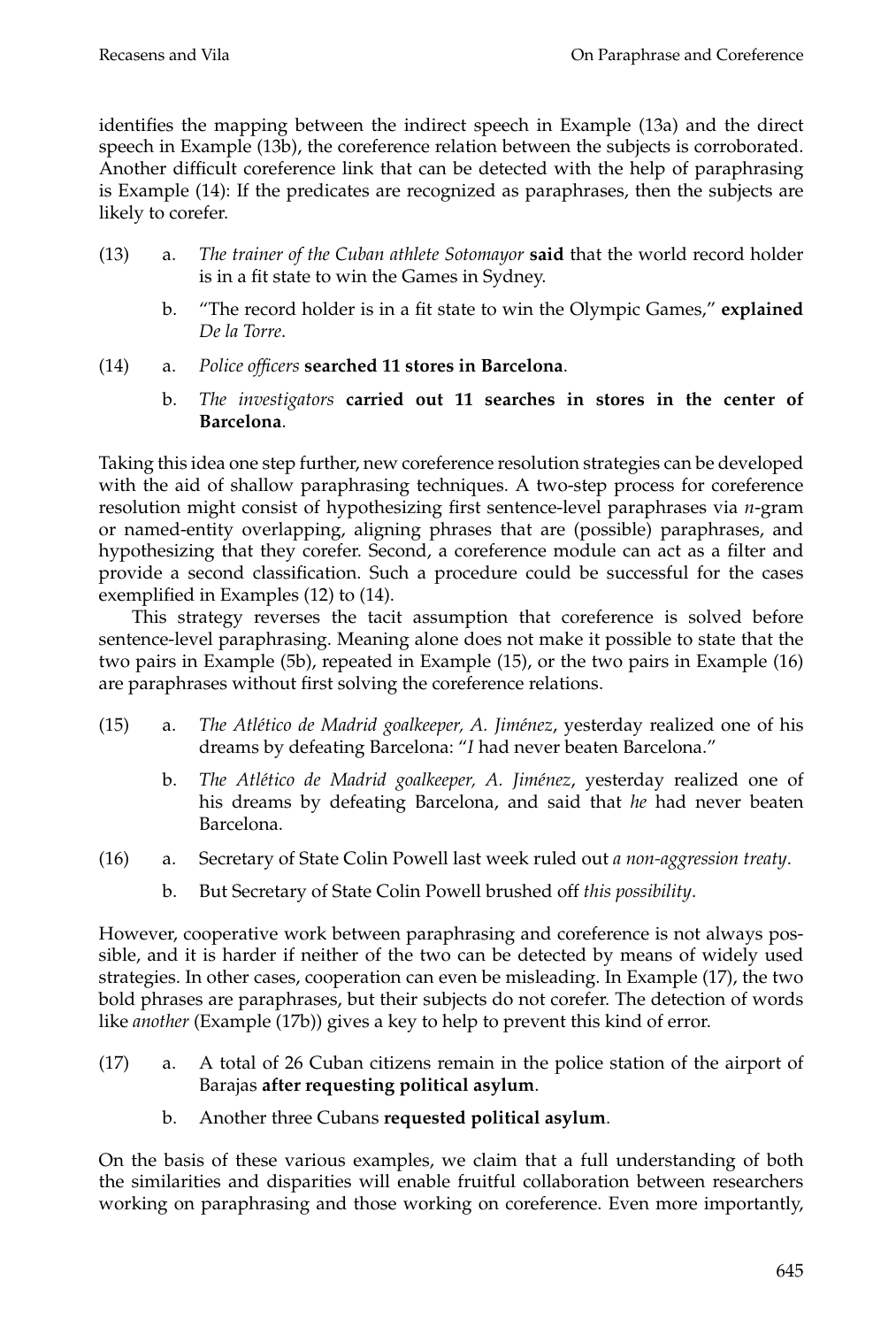Computational Linguistics Volume 36, Number 4

our main claim is that such an understanding about the fundamental linguistic issues is a prerequisite for building paraphrase and coreference systems not lacking in linguistic rigor. In brief, we call for the return of linguistics to paraphrasing and coreference automatic applications, as well as to NLP in general, adhering to the call by Wintner (2009: 643), who cites examples that demonstrate "what computational linguistics can achieve when it is backed up and informed by linguistic theory" (page 643).

#### **Acknowledgments**

We are grateful to Eduard Hovy, M. Antònia Martí, Horacio Rodríguez, and Mariona Taulé for their helpful advice as experienced researchers. We would also like to express our gratitude to the three anonymous reviewers for their suggestions to improve this article.

This work was partly supported by FPU Grants AP2006-00994 and AP2008-02185 from the Spanish Ministry of Education, and Project TEXT-MESS 2.0 (TIN2009- 13391-C04-04).

#### **References**

- Androutsopoulos, Ion and Prodromos Malakasiotis. 2010. A survey of paraphrasing and textual entailment methods. *Journal of Artificial Intelligence Research*, 38:135–187.
- Bhagat, Rahul. 2009. *Learning Paraphrases from Text*. Ph.D. thesis, University of Southern California, Los Angeles, CA.
- Callison-Burch, Chris. 2007. *Paraphrasing and Translation*. Ph.D. thesis, University of Edinburgh, Edinburgh.
- Doddington, George, Alexis Mitchell, Mark Przybocki, Lance Ramshaw, Stephanie Strassel, and Ralph Weischedel. 2004. The Automatic Content Extraction (ACE) program—Tasks, data, and evaluation. In *Proceedings of the 4th International Conference on Language Resources and Evaluation (LREC 2004)*, pages 837–840, Lisbon.
- Dolan, Bill, Chris Brockett, and Chris Quirk. 2005. README file included in the Microsoft Research Paraphrase Corpus, March, Redmond, WA.
- Dras, Mark. 1999. *Tree Adjoining Grammar and the Reluctant Paraphrasing of Text*. Ph.D. thesis, Macquarie University, Sydney.
- Fuchs, Catherine. 1994. *Paraphrase et enonciation. Mod´ ´ elisation de la paraphrase langagi`ere*. Ophrys, Paris.
- Fujita, Atsushi. 2005. *Automatic Generation of Syntactically Well-formed and Semantically*

*Appropriate Paraphrases*. Ph.D. thesis, Nara Institute of Science and Technology, Ikoma, Nara.

- Haghighi, Aria and Dan Klein. 2009. Simple coreference resolution with rich syntactic and semantic features. In *Proceedings of the Conference on Empirical Methods in Natural Language Processing (EMNLP 2009)*, pages 1152–1161, Singapore.
- Hirschman, Lynette and Nancy Chinchor. 1997. MUC-7 Coreference task definition– Version 3.0. In *Proceedings of the Message Understanding Conference-7 (MUC-7)*, Washington, DC.
- Hirst, Graeme J. 1981. *Anaphora in Natural Language Understanding: A Survey*. Springer-Verlag, Berlin.
- Karttunen, Lauri. 1976. Discourse referents. In J. McCawley, editor, *Syntax and Semantics*, volume 7. Academic Press, New York, pages 363–385.
- Madnani, Nitin and Bonnie J. Dorr. 2010. Generating phrasal and sentential paraphrases: A survey of data-driven methods. *Computational Linguistics*, 36, pages 341–387.
- Milićević, Jasmina. 2007. La paraphrase. Peter Lang, Berne.
- Ng, Vincent. 2010. Supervised noun phrase coreference research: The first fifteen years. In *Proceedings of the 48th Meeting of the Association for Computational Linguistics (ACL 2010)*, Uppsala, pages 1396–1411.
- Poesio, Massimo and Yannick Versley. 2009. Computational models for the interpretation of anaphora: A survey. Notes from the ACL-2009 Tutorial on State-of-the-art NLP Approaches to Coreference Resolution, Singapore.
- Recasens, Marta, Eduard Hovy, and M. Antònia Martí. 2010. A typology of near-identity relations for coreference (NIDENT). In *Proceedings of the 7th International Conference on Language Resources and Evaluation (LREC 2010)*, pages 149–156, Valletta.
- Recasens, Marta and M. Antònia Martí. 2010. AnCora-CO: Coreferentially annotated